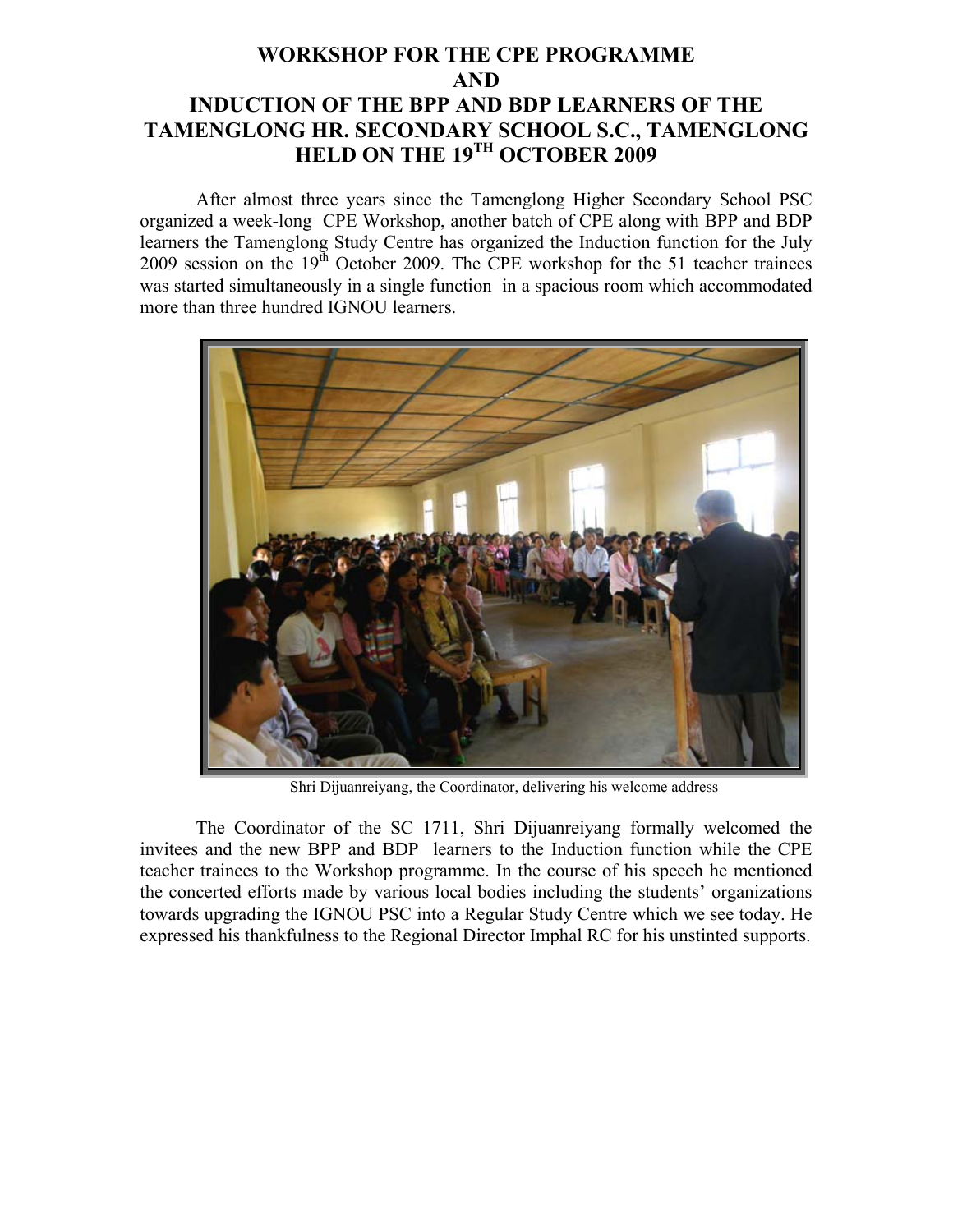

Shri N. Jacob, the ZEO Tamenglong advised the CPE teacher trainees to apply the knowledge gained during the Workshop to promote quality education among the children of the district.

 The Regional Director instructed all the learners of Certificate programmes assembled in the hall to submit their assignments in time so that the marks may be duly transmitted to the Headquarters before the December TEE 2009. This is the requirement of the University which should be strictly adhered to just to help in the timely declaration of examination result.



A 60 year old CPE learner who still desires to undergo further studies in IGNOU.